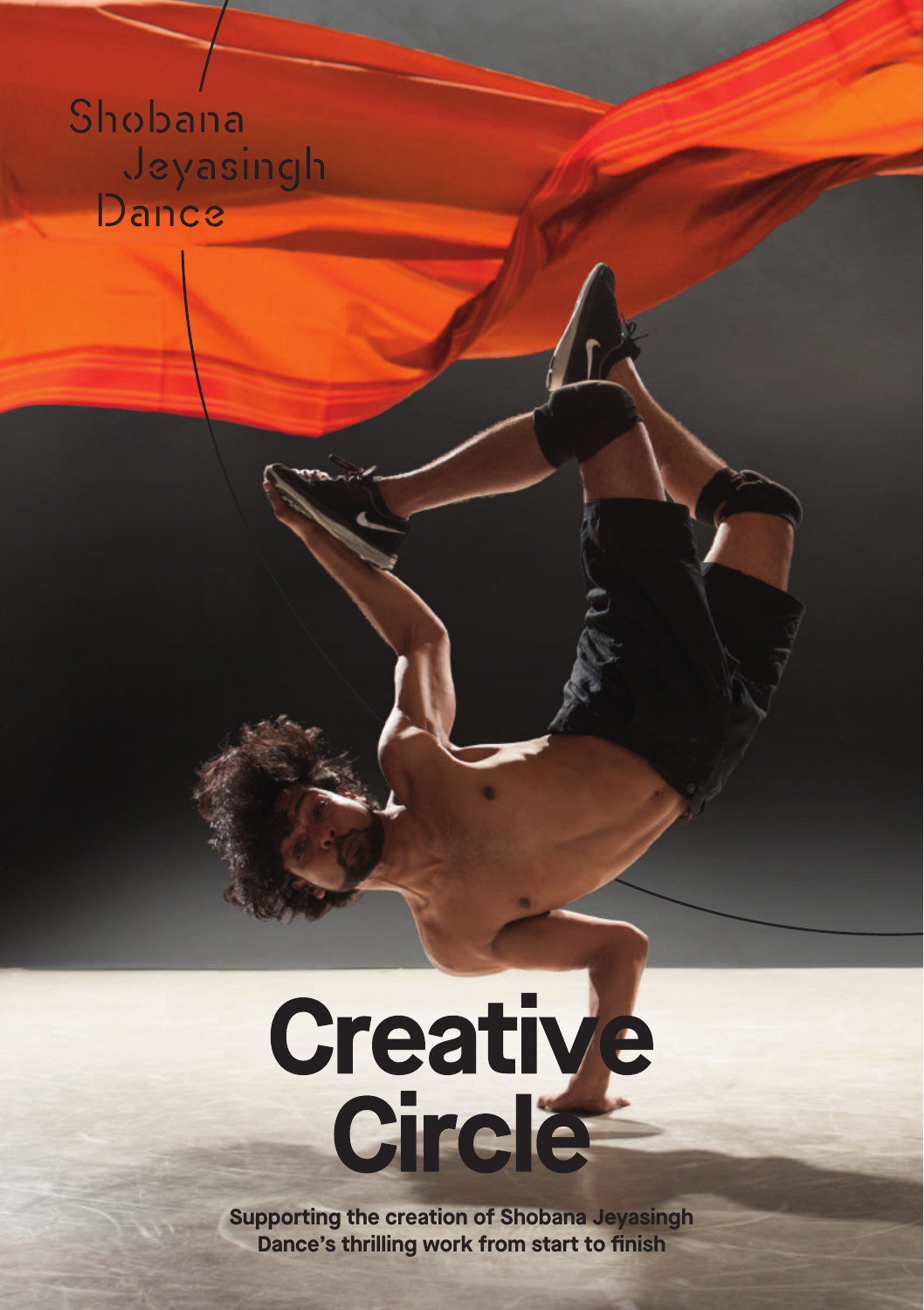### **Our work and vision**

Shobana Jeyasingh is acclaimed for her pioneering work in choreography hallmarked by extraordinary creativity and intellectual challenge. With collaborations across dance, film, music, visualart and science, the work of Shobana Jeyasingh Dance is dynamic, precise and sophisticated. Creating new dance works of such a high quality with exacting research and development takes months, sometimes years and the results are breathtaking and thought-provoking and have a profound effect on audiences.

**"This was the very first time I have ever watched a dance performance and I was absolutely enthralled by what I saw.It felt like I was being nourished through the air somehow by what I was seeing, every movement seemed exquisite - who knew that feet,wrists and finger tips could express so much?"**

Audience member, *Bayadère– The Ninth Life*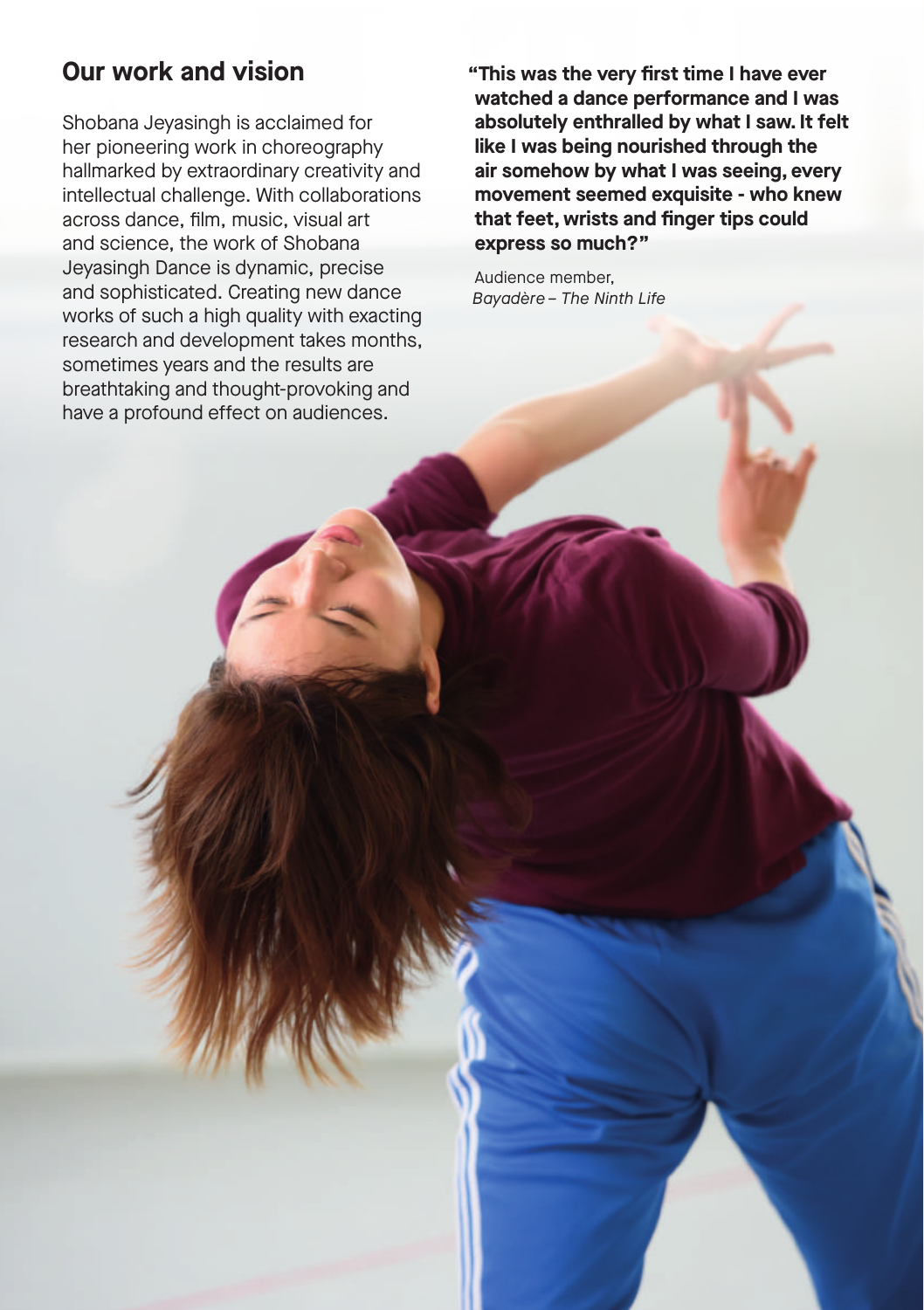### **Take a leading role as a Creative Circle supporter**

Our company costs upwards of £700,000 a year to run and over half of this is spent directly on our productions. Funding for the new creative process remains critical and your support can dramatically change our future.

Our current artistic and also fundraising focus is to develop and create a major new work, *Clorinda Agonistes*. This retelling of Monteverdi's *Il Combattimento* will tour nationally in summer - autumn 2022 with its London premiere at Sadler's Wells.

We are seeking Creative Circle gifts of between £500 and £10,000 with the opportunity to direct your support to different areas of our work. The following examples give a flavour of how your donation could make a real difference. A gift of -

£10,000 would make a huge contribution towards the construction of the set, or to the work of composer, Kareem Roustom, and his reinterpretation of Monteverdi's score.

£5,000 would support a week of research and development with dancers working in the studio with Shobana.

£1,500 would create the warrior costumes and weapons for the two lovers and narrator.

£500 would pay for a week of Covid testing to keep our dancers and team safe during rehearsals.

## **Thank you**

As a Creative Circle supporter, you will become an extended member of our artistic team, experiencing works at close range as they evolve from an initial idea through to the first night. We very much look forward to welcoming you to the Creative Circle family.

### **Our next major new commission,** *Clorinda Agonistes***, 2022**

**"Making a dance work informed by Monteverdi's** *Il Combattimento* **has been an ambition of mine for about ten years. The dynamic quality of baroque recitative finds echoes in the spoken syllables of much Indian dance music. Monteverdi's opera tells of the love of Tancredi, a Christian knight, and Clorinda, a Muslim female warrior, across the barriers of race and religion during the first crusades. The composer might have written his jewel of a piece in 1624 but it strikes a resonant chord with us today as, once again, Islam and Christianity face each other - both with recognition and animosity"**